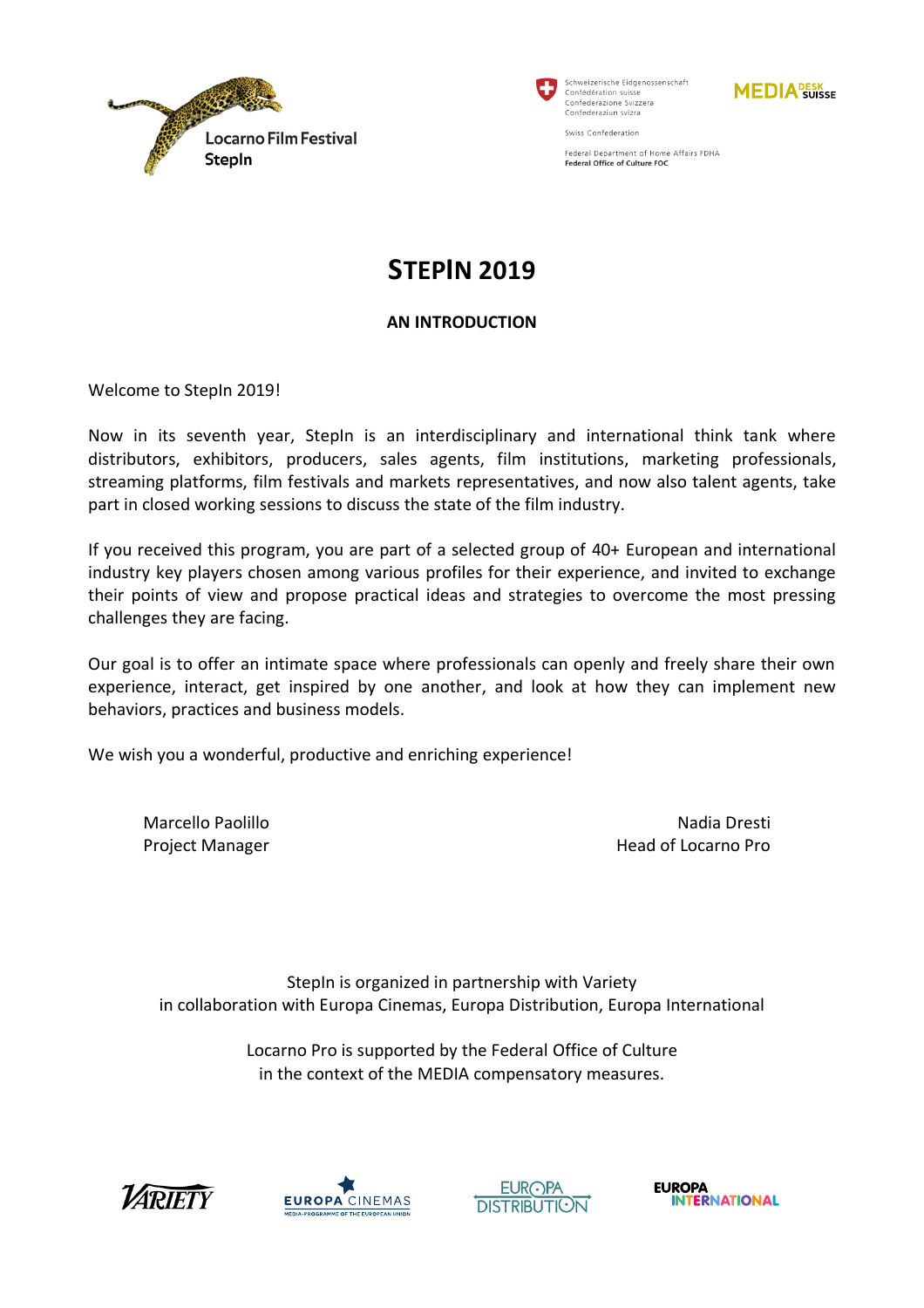

#### **GENERAL SCHEDULE**

| Date:                             | Thursday, August 8th, 2019                                                                                                             |  |  |
|-----------------------------------|----------------------------------------------------------------------------------------------------------------------------------------|--|--|
| Location:                         | Hotel Belvedere, Via ai Monti 44, Locarno                                                                                              |  |  |
| Timetable:                        |                                                                                                                                        |  |  |
| $11:30am - 12:30pm$ :             | <b>PART I: Opening Keynote</b><br>[Hotel Belvedere, Sala Granda]<br>Open to all Press, Professional and Industry accredited            |  |  |
| 12:30pm - 2:30pm:                 | <b>Private Lunch</b><br>[Hotel Belvedere, Veranda]<br>StepIn participants and selected guests only                                     |  |  |
| 2:30pm-4:30pm:                    | <b>PART II: Private round-tables session</b><br>[Hotel Belvedere - check round tables locations on page 8]<br>Stepln participants only |  |  |
| $4:30 \text{pm} - 5:00 \text{pm}$ | <b>Coffee break</b><br>[Hotel Belvedere, Hall Affresco]<br>Stepln participants only                                                    |  |  |
| $5:00 \text{pm} - 6:00 \text{pm}$ | <b>PART III: Wrap-up</b><br>[Hotel Belvedere, Sala Granda]<br>Open to all Press, Professional and Industry accredited                  |  |  |
|                                   | Working language for the whole event: English without translation                                                                      |  |  |

To follow:

11:30pm – 4am **Locarno Pro Welcome Party** Lido Ascona, Via Lido 81, Ascona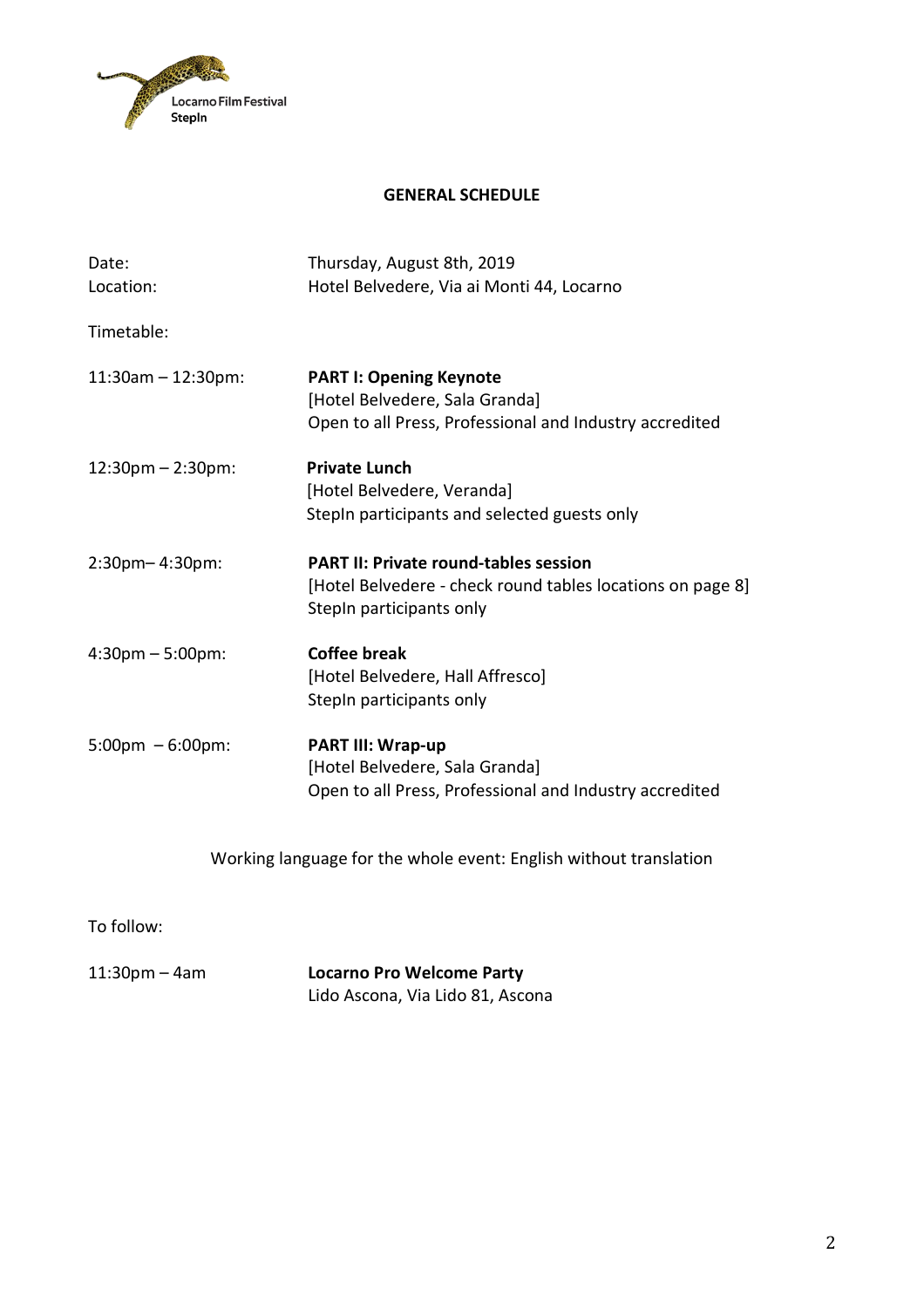

**THE TOPIC:**

# **WHAT ARE WE AFRAID OF?**

"This is the ultimate contradiction of cinema. It's a medium BORN of technology, AFRAID of technology and evolving towards the future BECAUSE OF technology."

― Edward Ross, Filmish: A Graphic Journey Through Film

Under the heading "What Are We Afraid Of?", the 2019 edition of StepIn aims to address some of the main "fears" haunting the film industry. Chief among these is the worry over whether independent filmmaking will continue to be relevant in the future, both as an art form and as entertainment. But other concerns underpin this main fear: what does the future hold for production and theatrical distribution of independent product, especially foreign-language films? What will be the impact of streaming platforms and new technologies?

With the help of esteemed film professionals from all the different branches of the industry, we will be trying to debunk some of the common misconceptions, and perhaps we'll discover that things are not quite as bad as some people think.

Through an opening keynote session, backed up by four dedicated roundtables, we will address on-going changes in independent filmmaking in terms of formats and funding opportunities; we will explore theatrical box office performance, which in the past year showed highly inconsistent results across various countries; we will analyse promotion and communication strategies for foreign-language films around the world, in collaboration with European Film Promotion; and last but not least, we will take a look at the role of talent agencies in the US and in Europe, introducing for the first time in our event a sector which is becoming increasingly important and decisive in our industry.

> Marcello Paolillo StepIn Project Manager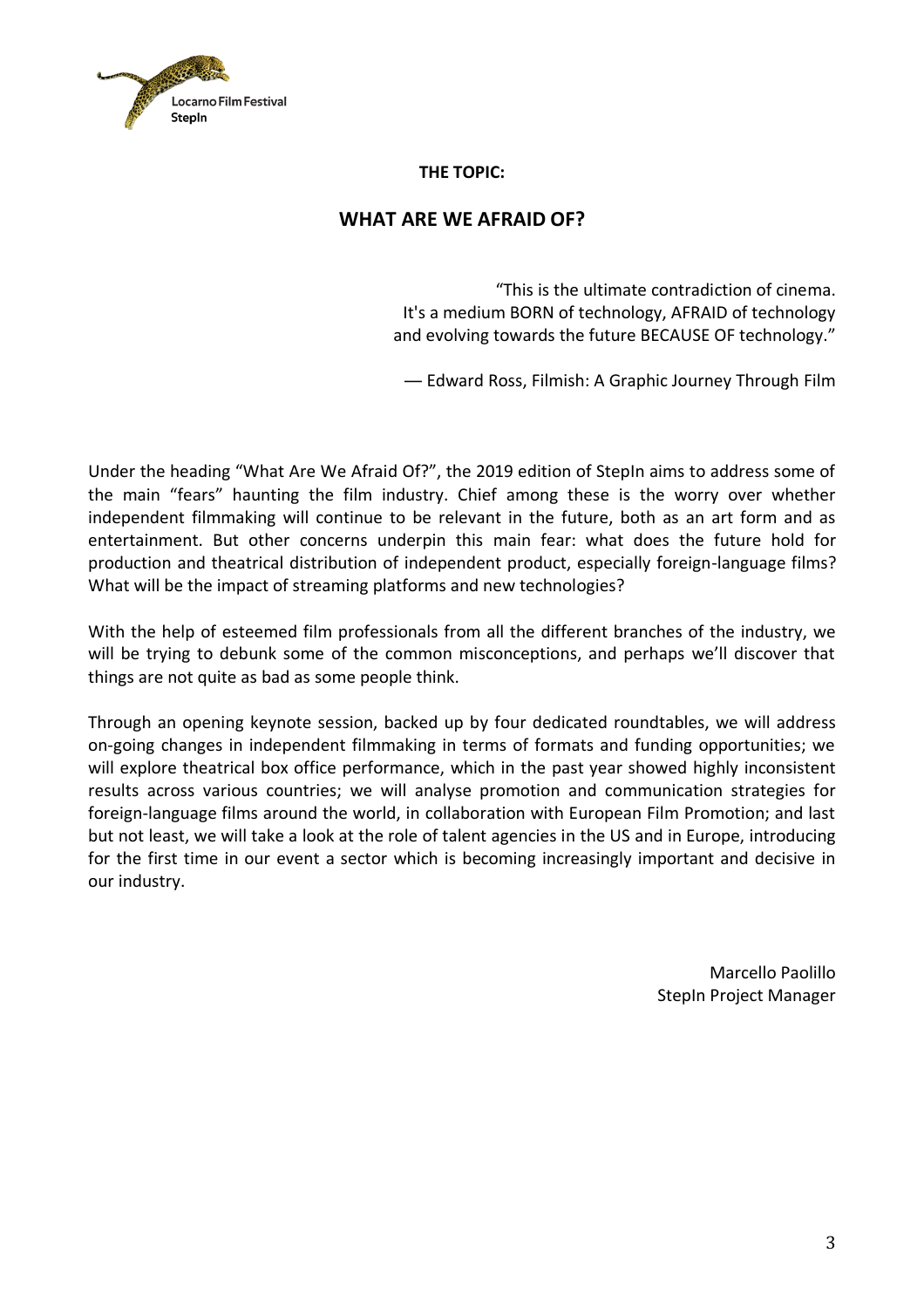

### **PART I - OPENING KEYNOTE** From 11:30 AM to 12:30 PM Open to all Press, Professional and Industry accredited

Moderated by Variety correspondent Nick Vivarelli, during the opening keynote three remarkable film executives introduce the topic of StepIn 2019 and offer their point of view.

Keynote Speakers:



**BOB BERNEY Marketing and Distribution Executive**

Bob Berney has been a preeminent force in the film world for more than two decades, bringing a multitude of smart, challenging and entertaining films to the screen.

Most recently, Berney was Head of Marketing & Distribution at Amazon Studios (2015-19) where he oversaw the theatrical distribution and awards marketing campaigns for a vast array of critically acclaimed and filmmaker driven titles, ranging from documentaries (GLEASON, CITY OF GHOSTS), foreign language films (THE HANDMAIDEN, THE SALESMAN, COLD WAR) and box office successes such as LOVE & FRIENDSHIP, MANCHESTER BY THE SEA and THE BIG SICK.

Prior to joining Amazon Studios, he founded and operated some of the most successful independent film distribution companies of the last 15 years: FilmDistrict, (INSIDIOUS, SOUL SURFER, DRIVE); Apparition (BRIGHT STAR, THE YOUNG VICTORIA); Picturehouse (LA VIE EN ROSE, PAN'S LABYRINTH, A PRAIRIE HOME COMPANION, METALLICA THRU THE NEVER); Newmarket Films (THE PASSION OF THE CHRIST, MONSTER, WHALE RIDER) and IFC Films (MY BIG FAT GREEK WEDDING , Y TU MAMÁ TAMBIÉN).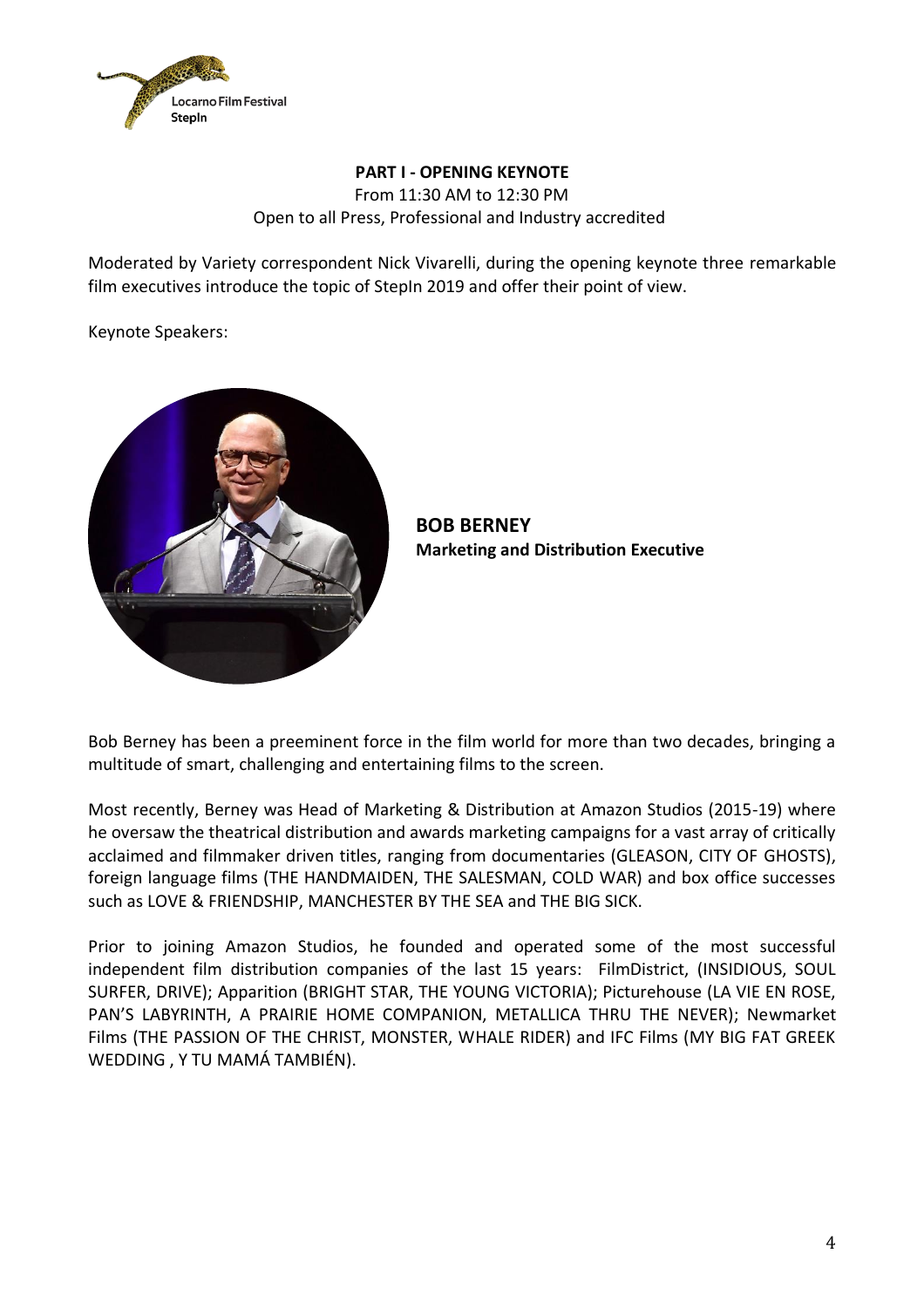



**RITA DAGHER SENORITA FILMS | CEO & Producer**

Rita Dagher is the founder of Senorita Films, and producer of feature films, TV series and documentaries. The company's goal is to strike an international chord through innovation and bold choices, at once engaging with contemporary global issues and preserving an independent vision.

Films Rita produced include: "A Prayer Before Dawn" by Jean-Stephane Sauvaire (Official selection Cannes 2017), "Soy Nero" by Rafi Pitts (Berlinale 2016), "My Enemy's Enemy" directed by Oscar winner Kevin MacDonald; "Terror's Advocate" directed by Barbet Schroeder; "Pa-ra-da" directed by Marco Pontecorvo.

Previously, she was Executive Producer of Chris Morris's "Four Lions" and "Shadow Dancer" directed by Oscar winner James Marsh (Best Documentary Feature for "Man on Wire" - 2009). She was also Associate Producer of "Fahrenheit 9/11" directed by Michael Moore.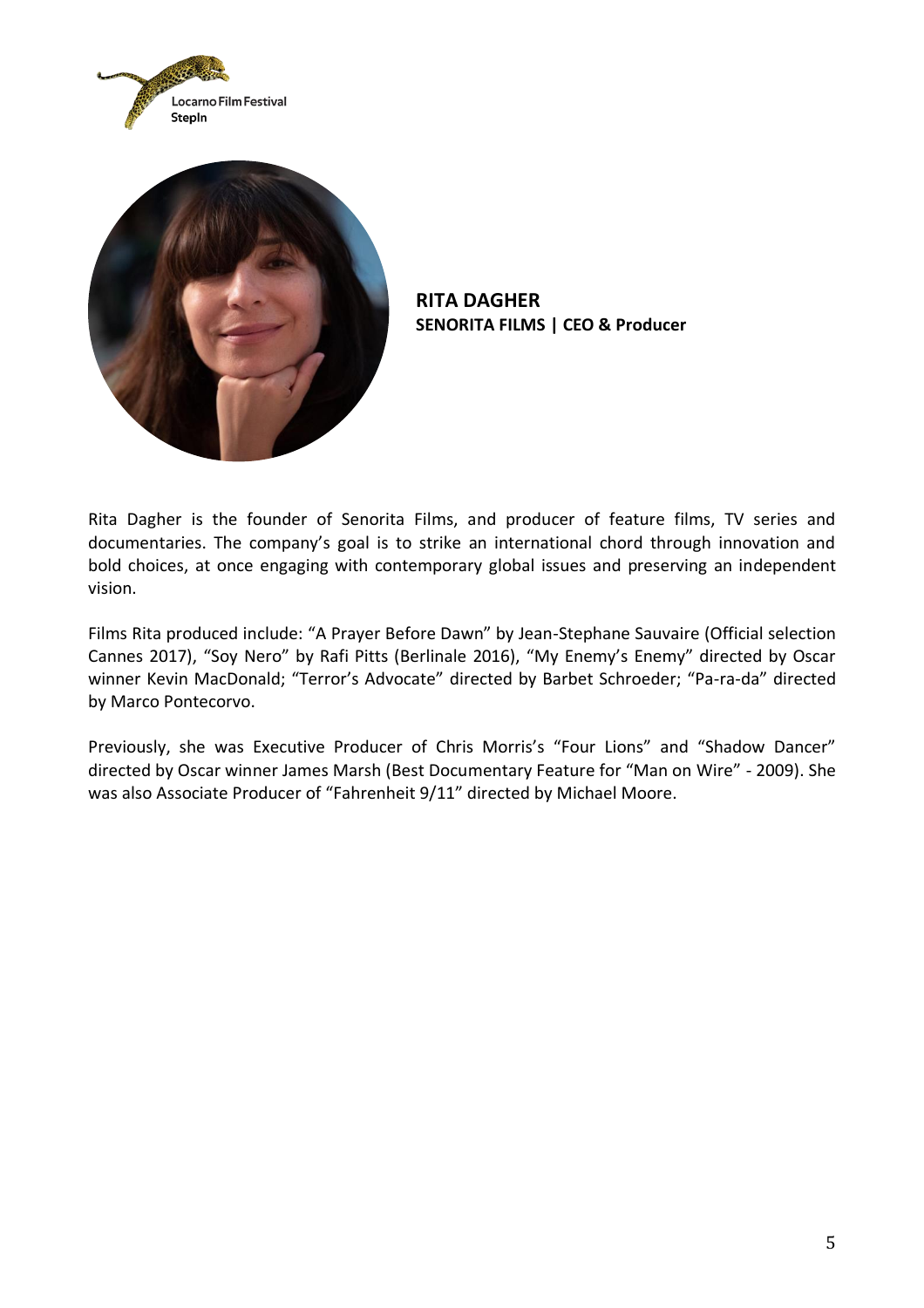



**MAREN OLSON CAA | Agent in the Media Finance Department**

Maren Olson is an Agent in the Media Finance department at leading entertainment and sports agency Creative Artists Agency (CAA). Olson works in the Los Angeles office and specializes in packaging, financing, and selling films, including I, TONYA, LATE NIGHT, VOX LUX, HIGH LIFE, AT ETERNITY'S GATE, DUMPLIN', LUCE, BREAKING NEWS IN YUBA COUNTY, and 355.

Olson joined CAA in 2015 from Traction Media, an independent film production company, where she served as President and oversaw the creative development, packaging, production, financing, and sales of films on the Traction Media slate, including SHORT TERM 12, which won both the Grand Jury Prize and Audience Award at SXSW, and THE WANNABE, starring Academy Awardwinner Patricia Arquette.

Olson graduated from University of Southern California with a degree in Film and Television Production.

#### **Keynote Moderator:**

#### **NICK VIVARELLI**

Variety | Italy and Middle East correspondent

Born in Florence to an American mother and an Italian father, Nick Vivarelli has spent plenty of time in both countries. After studying comparative literature at New York University, he dabbled as a literary translator and art gallery organizer before venturing into journalism and film. Since then, he has worked for several media outlets, including The Associated Press and Newsweek. A regular on the international festival circuit, he is currently Italy and Middle East correspondent for Variety. He is also the author of "Slalom," a Tuscany-set thriller published by Manni Editori in Italy and co-director of the documentary "Life As a B-Movie: Piero Vivarelli."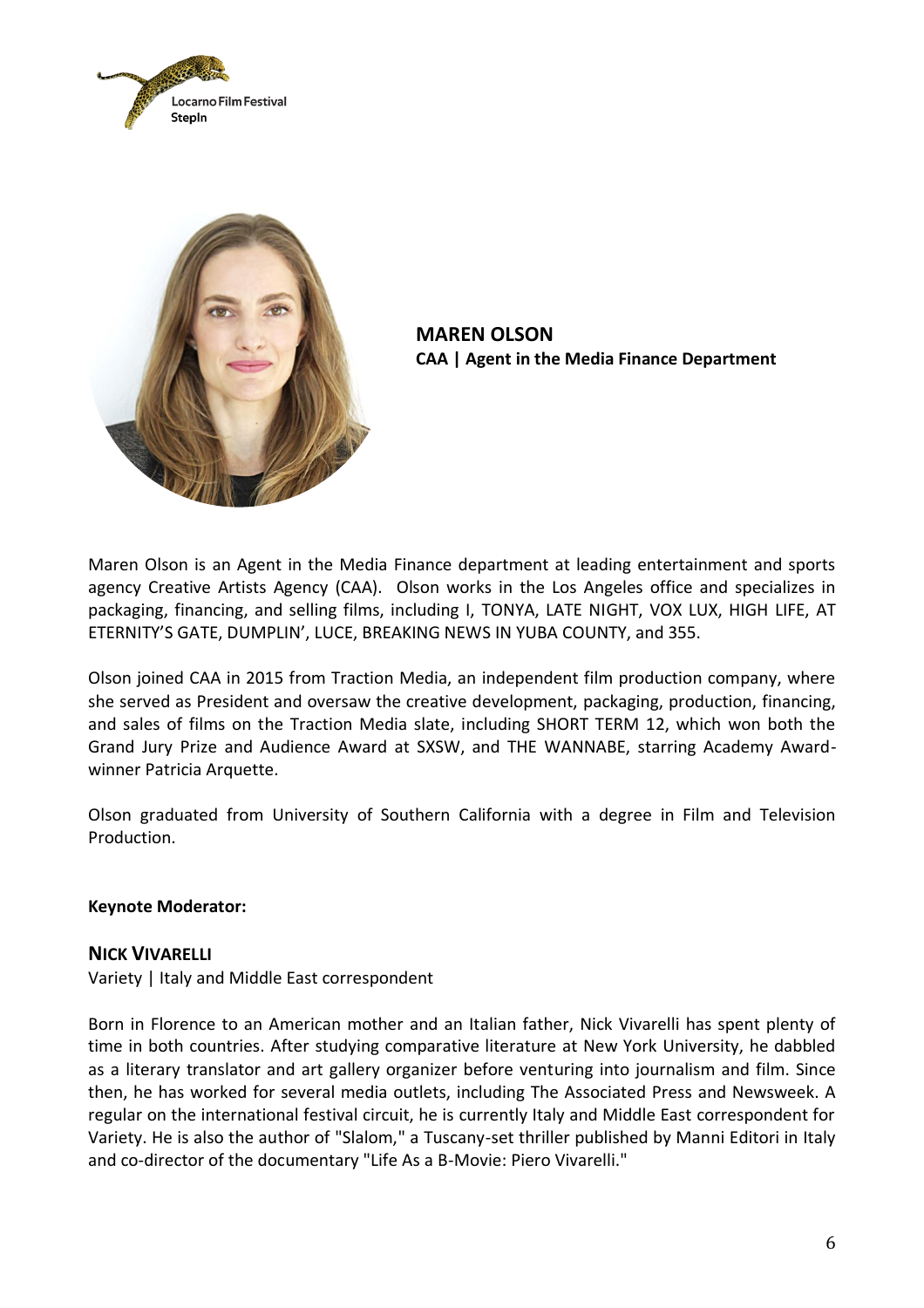

# **PART II - ROUND-TABLES SESSION** From 2:30 PM to 4:30 PM StepIn Participants Only

During this session, the participants are divided in 4 thematic round-tables, each one with a Moderator and a Notetaker, to discuss specific issues related to the main topic of the event.

In the following pages you'll find suggestions on arguments that could be addressed in each table.

By the end of the session, each group should come up with a number of proposals for new behaviors, practices and goals to improve the situation.

### **TABLE 1: The Shape of Independent Cinema: Facing Changes in Formats and Financing**

[Hotel Belvedere, Sala Camelia] Moderator: Jean des Forêts (Petit Film) Notetaker: Joyce Pierpoline (Pierpoline Films)

# **TABLE 2: The Box-Office Puzzle: Is The Theatrical Experience Struggling or Thriving?** [Hotel Belvedere, Sala Lounge]

Moderator: Laura Houlgatte (International Union of Cinemas) Notetaker: Allison Gardner (Glasgow Film Theatre)

### **TABLE 3: European Film Promotion: Strategies and Ideas on How to Promote Foreign Language Films Worldwide**

[Hotel Belvedere, Sala Magnolia] Moderator: Susan Wendt (TrustNordisk) Notetaker: Mathias Noschis (Alphapanda)

### **TABLE 4: The Role Of Talent Agencies: The Ultimate Gatekeepers**

[Hotel Belvedere, Sala Granda] Moderator: Vanessa Henneman (Henneman Agency) Notetaker: Datta Dave (Tulsea)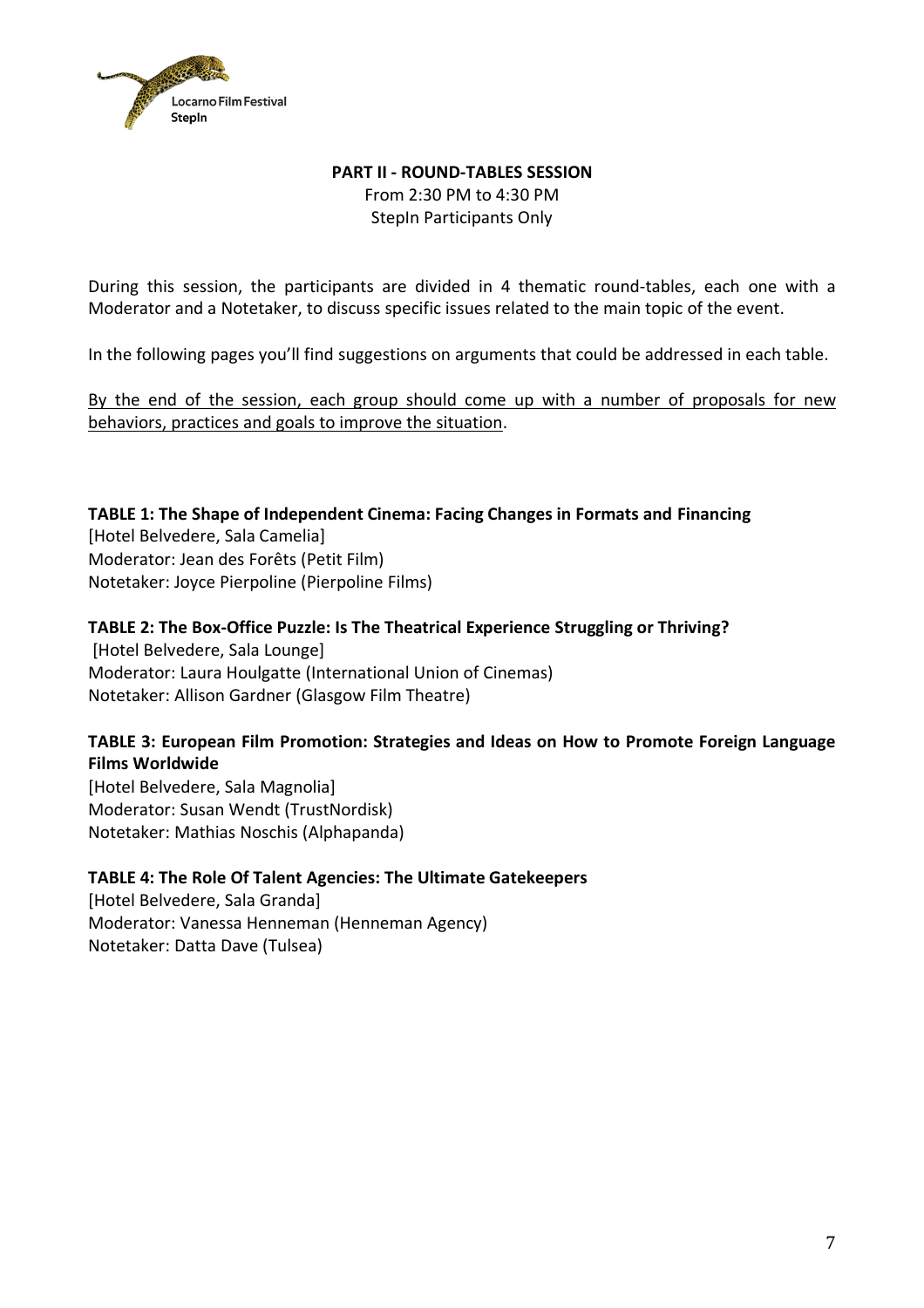

#### **TABLE 1:**

# **The Shape of Independent Cinema: Facing Changes in Formats and Financing**

Perhaps the biggest fear in our industry is if independent films will still be relevant in the future, as both an art and a popular entertainment form, in a time that presents many competing distractions. In this table, in particular, we would like to focus on production, and discuss how the independent landscape has been affected by the presence of global streaming platforms, both in terms of format and financing.

There's no deny that in the past couple of years TV series have been taking the lion's share, often draining talents once dedicated to feature films, while the new methods of audio-visual consumption, often through smartphones and tablets, and the increasing presence of telecommunication companies in the media sector, have sparked curiosity for short to medium length products, with platforms specifically dedicated to this. As a result, many European and American production companies that have traditionally been focusing on feature films are now working more and more on different formats.

From a financial perspective, platforms have definitely shaken up the market, forcing even traditional broadcasters to get directly involved in production, instead of mere acquisitions or pre-buys, in order to get access to premiere content. And often entering in bidding wars with theatrical distributors to snatch the latest festival sensation. But do platforms represent for producers a great opportunity, which didn't exist a few years ago, or does it come with a catch, considering this often means having to give up all rights and royalties, or the possibility of a theatrical release?

How this new landscape is affecting the independent film industry? What are the pros and the cons? How are producers and institutions coping with it? And most of all, where will this new direction bring us? And what will it mean for the traditional exploitation of films?

**Moderator: Jean des Forêts**  Petit Film | CEO & Producer

Through his Paris-based company Petit Film, Jean des Forêts (Paris, 1976) produces and coproduces French or foreign films, at all times working in close cooperation with distributors and sales agents. His recent credits include DIANE HAS THE RIGHT SHAPE by Fabien Gorgeart (Unifrance MyFFF Jury Award 2018), RAW by Julia Ducournau (Cannes Critic's Week 2016 – Fipresci prize), ALOYS by Tobias Nölle (Berlinale Panorama 2016 – Fipresci prize). THE GIRL WITH THE BRACELET by Stéphane Demoustier will premiere in Locarno 2019 on Piazza Grande. His current slate includes new films by Lucile Hadzihalilovic, David Moreau, Joyce A. Nashawati and Fleur Fortuné. Jean des Forêts is EAVE national coordinator for France and runs one of their international workshops, Puentes.

**Notetaker: Joyce Pierpoline** Pierpoline Films | Founder & Producer

Joyce Pierpoline is best known for producing the award-winning cult classic, Teeth (Sundance, Berlinale). Her production company, Pierpoline Films, is based in New York and Paris. Recent productions include: The Transfiguration (Cannes); Angelica (Berlinale); Happy Tears (Berlinale); and the multi award-winning first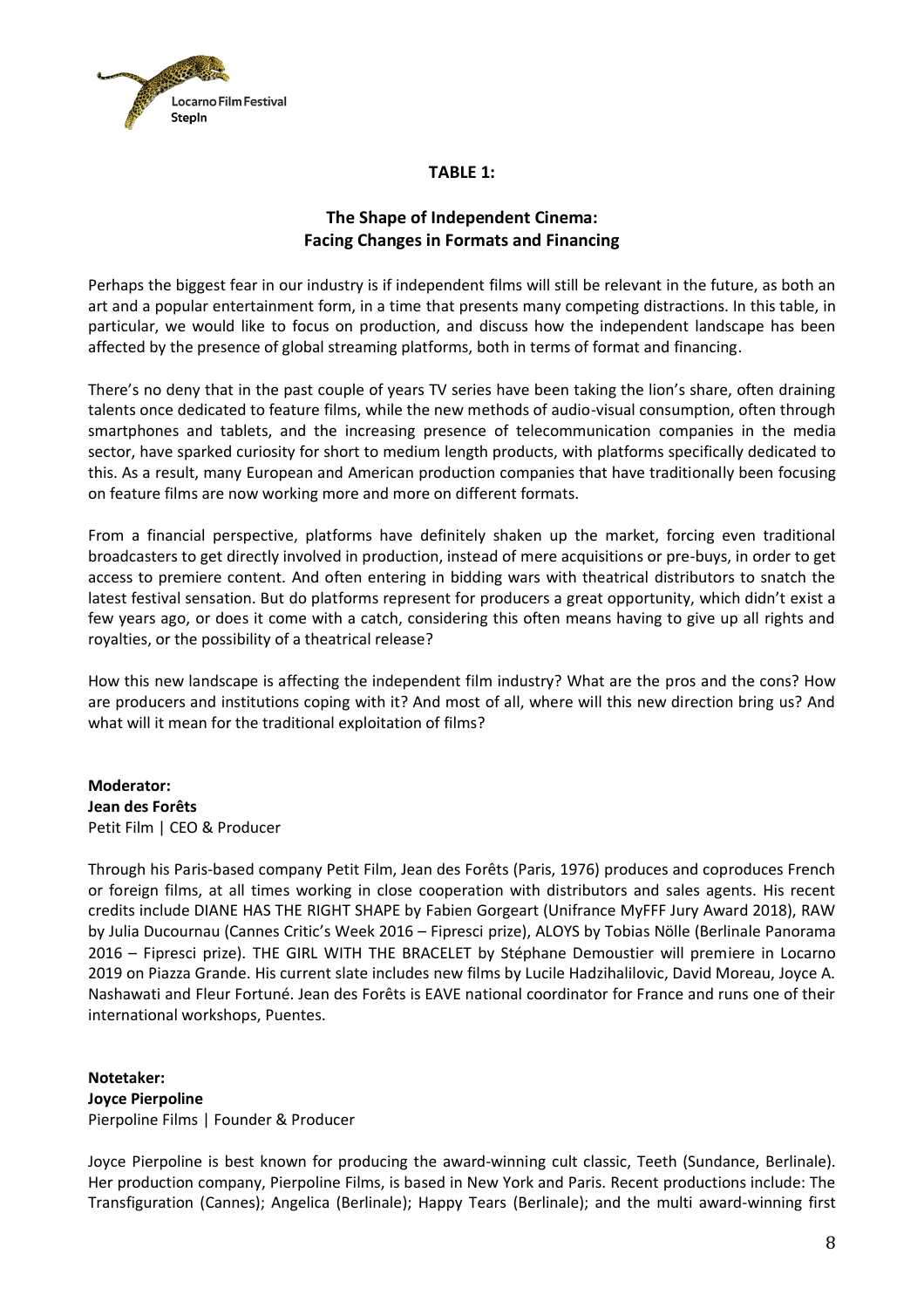

film by Neil LaBute, In the Company of Men (Sundance, Cannes). Joyce began her career in charge of international press for the Cannes Film Festival, and then as an acquisitions and production executive for UGC. She is founding Co-Chair of the Women's Impact Network of the Producers Guild of America. She has lectured at NYU Film School, the Wharton School of the University of Pennsylvania, Columbia University and ESSEC Business School in Paris. She holds a BA from the University of Pennsylvania and continued graduate studies at the Ecole des Hautes Etudes en Sciences Sociales in Paris. Joyce is a member of BAFTA, the EFA and the Producers Guild of America.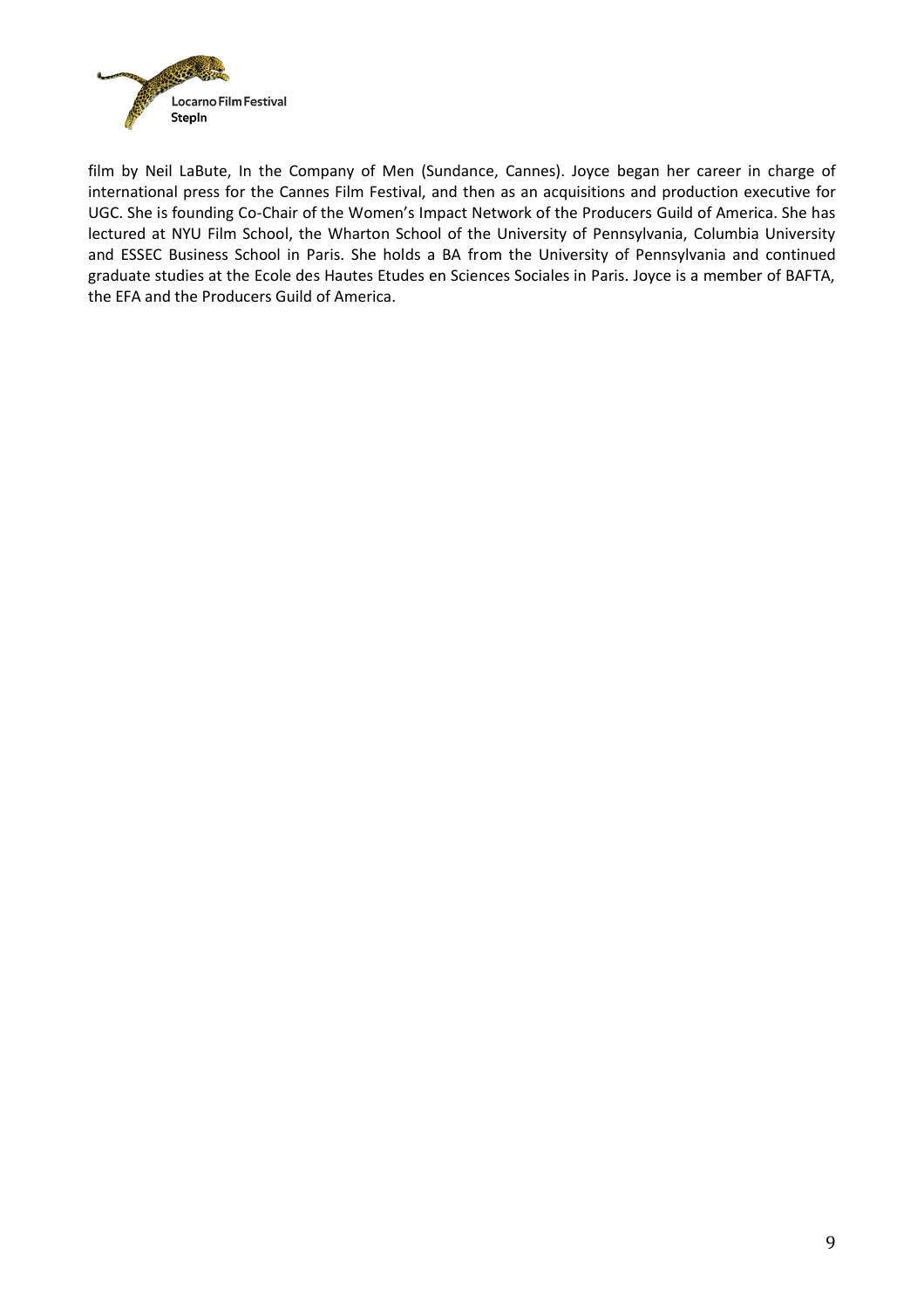

#### **TABLE 2:**

### **The Box-Office Puzzle: Is The Theatrical Experience Struggling or Thriving?**

Cinemas offer a unique and unparalleled experience and in 2018 totalled over 950 million admissions in the 28 EU Member States. Performances across Europe were however mixed. At the end on 2018, while The Guardian was about "Big-screen boom: UK cinemas on track for best year since 1971", Variety came up with an article entitled "Italian Box Office Sinks to Worst Result in a Decade". How can end-of-the-year performance reviews differ to these extremes, especially when international releases tend to play in all territories? Could it be that what works in one territory doesn't work in another due to differences in the way films are released, marketed and screened? Are cinema operators adopting different strategies to capture their audience? Is their relationship with moviegoers and distributors - who provide the content different from country to country? Do the different regulations on windows and platforms have an influence? Can we link the success of some cinemas to how they embraced innovation, from technological audio-visual improvements, to a new kind of offering and editorial approach – such as event cinema and special programming, often with the presence of directors and talents –, to new promotion strategies such as pricing, subscriptions, and OTG activities? Do independent titles suffer from the competition with other forms of entertainment and consumption? What can we learn from successful cases?

**Moderator: Laura Houlgatte** International Union of Cinemas | CEO

Laura joined UNIC in March 2015 as a European Affairs Executive and became CEO of the International Union of Cinemas in August 2017. Having graduated from the Strasbourg Institute of Political Sciences, she lived in Ireland before moving to Brussels in 2011. She then worked for the British Council and the Federation of European Publishers. As the CEO at UNIC in Brussels, Houlgatte represents the voice of cinemas in 38 European territories. Laura was named on Celluloid Junkie's list of the Top 50 Women in Global Cinema in both 2018 and 2019, and Politico's Women who Shape Brussels in 2018.

#### **Notetaker:**

#### **Allison Gardner**

Glasgow Film Theatre | Programme Director & Festival Co-Director

Allison Gardner is Programme Director at Glasgow Film Theatre, a cinema with a year-round screening programme of world cinema classics and contemporary art house films; and Co-Director of the Glasgow Film Festival (26 Feb to 8 March 2020), which screens the best of international, world and Scottish cinema and is one of the top three film festivals in the UK. Glasgow Film Festival also features an Industry Focus (4 to 6 March 2020) with attendees from across the UK and Internationally. In addition to her job at Glasgow Film, Allison is also director of the film distribution company CinéFile.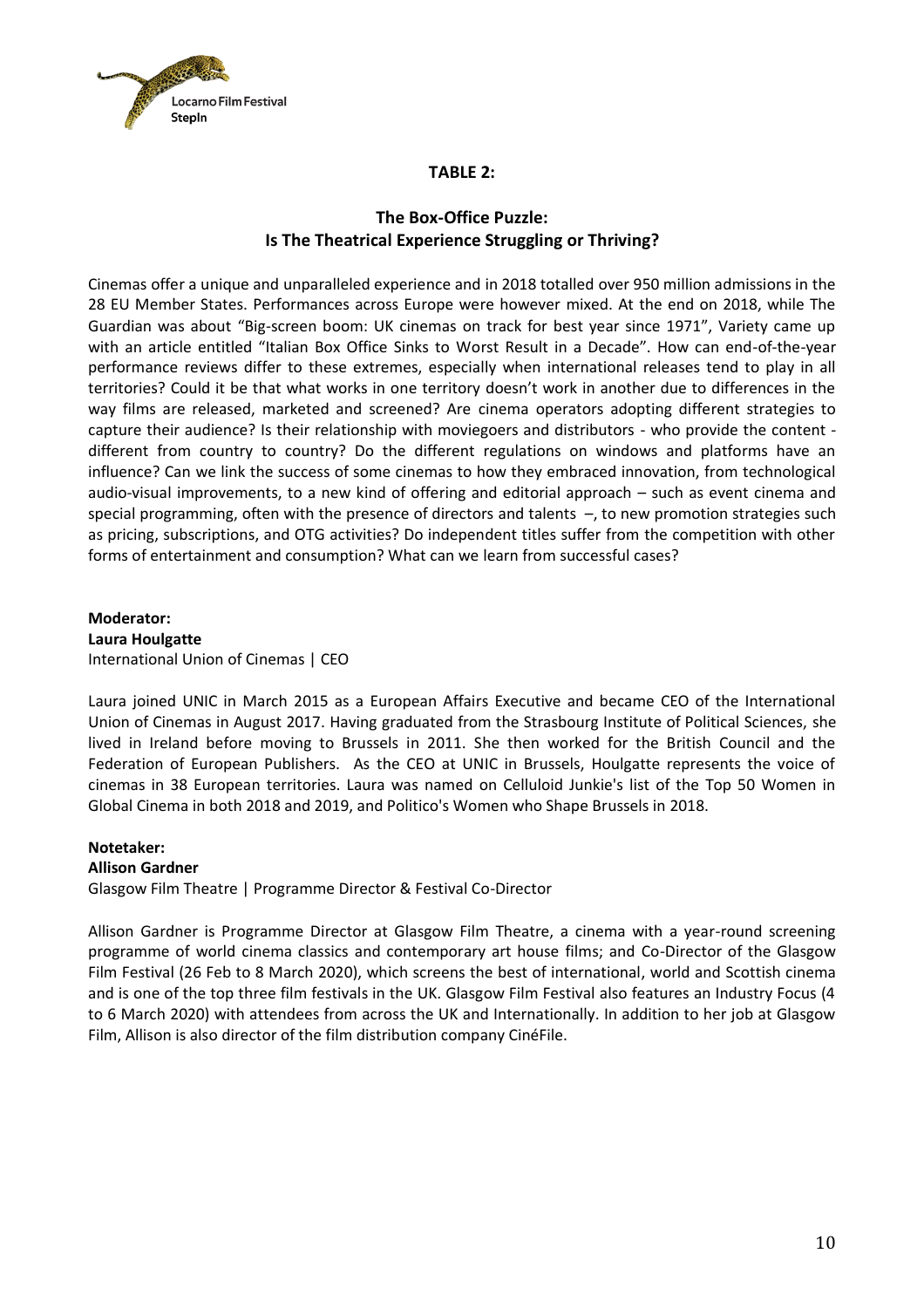

#### **TABLE 3:**

### **European Film Promotion: Strategies and Ideas on How to Promote Foreign Language Films Worldwide**

In a time when platforms are opening local offices across Europe and enhancing foreign language production, strangely enough foreign language films seem to struggle more than ever at the theatrical box office. How is it so? Is it a problem of marketing and communication? Or is it a problem of actual access to the movie theatres, which inevitably affects the attitude of theatrical distributors towards this type of films? Could it be that there's an audience out there for these titles, whom distributors and exhibitors are not tapping into and reaching? If so, what can be done to improve the situation? Are sales agents, distributors, exhibitors, and even national institution doing all they can to enhance the visibility and facilitate the communication and exploitation of independent films? Are they using for example social media in the most affecting way? And can the different branches of the industry collaborate more with one another in order to ensure a proper life to an independent title that sometimes receives awards and great reviews at a film festival but struggles in finding proper distribution? At this table, conceived in partnership with European Film Promotion, institutions, sales agents, distributors and marketing experts will get together to discuss strategies and opportunities.

**Moderator: Susan Wendt TrustNordisk | Managing Director** Europa International | Board member

Susan Wendt is the Managing Director at TrustNordisk and a board member of Europa International. TrustNordisk is the result of the 2008 merge between two powerful sales companies: Trust Film Sales and Nordisk Film International Sales. Together TrustNordisk has over 35 years of expertise and know-how in film sales on the international film market. TrustNordisk markets and licenses mainly European produced feature films, feature documentaries, animations as well as TV series worldwide. The titles originate from both large production companies as well as independent producers within Europe. TrustNordisk represents catalogue of more than 500 films from highly acclaimed directors such as Lars von Trier, Thomas Vinterberg, and Tobias Lindholm, but also with first time Directors such as Gustav Möller (The Guilty). TrustNordisk consists of an experienced Sales and Marketing Team with an attached legal and delivery department. The Sales and Marketing Team is represented at all major film festivals and markets worldwide, as well as local festivals, where it would benefit a certain title. TrustNordisk is based in Copenhagen and is one of the leading sales agent in Northern Europe.

**Notetaker: Mathias Noschis** Alphapanda | Film Marketing Strategist

Mathias Noschis is a film marketing strategist specialised in social media. He is the founder of Alphapanda, a film marketing agency with team members in Berlin, Warsaw and Geneva. Alphapanda's client list includes 20th Century Fox, Warner Bros., the European Film Awards, Festival Scope and several independent producers, distributors and sales agents. Alphapanda's recent projects span from fiction films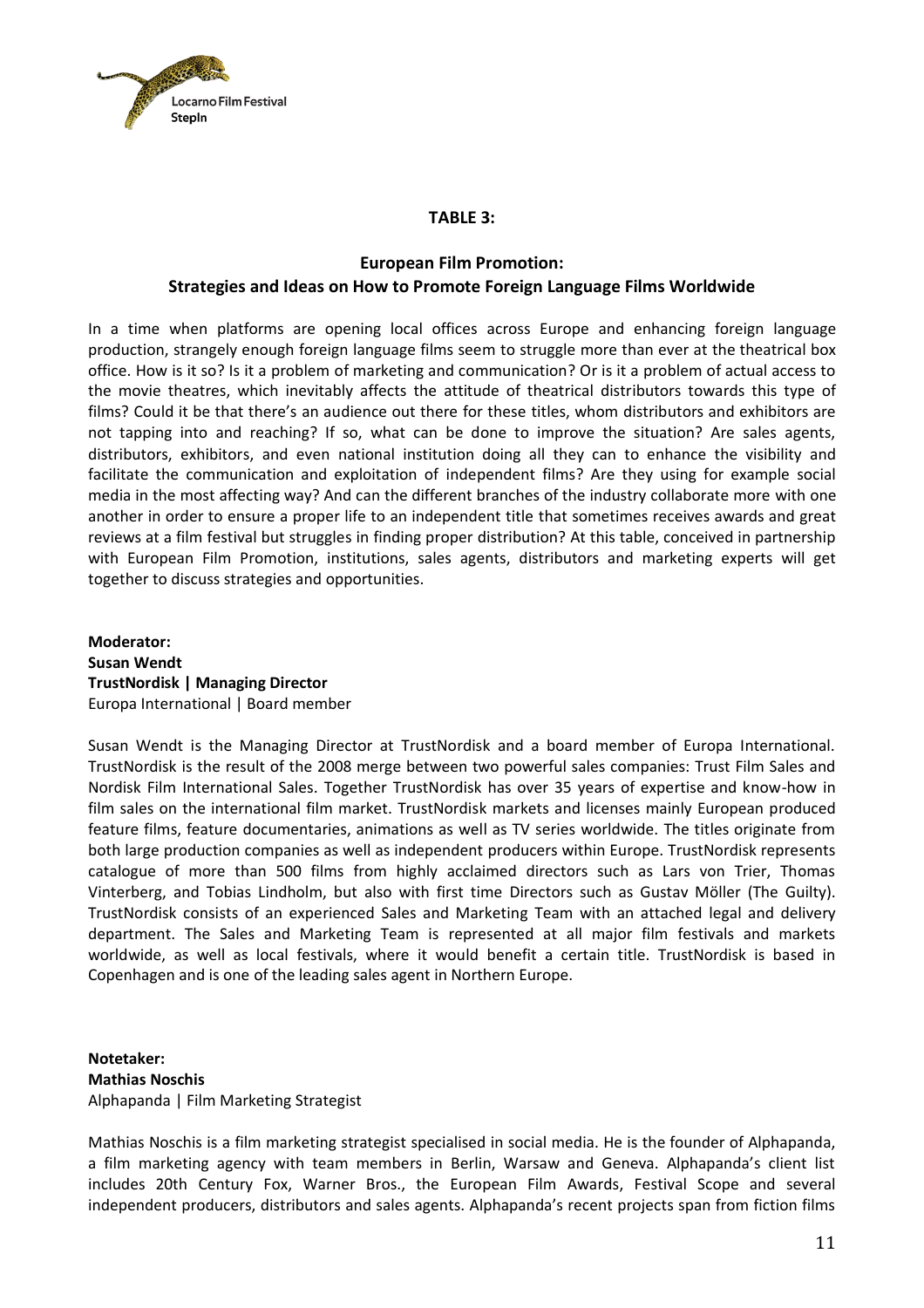

'A Colony' (Berlinale '19), 'The Guest' (Locarno '18), 'Another Day of Life' (Cannes '18), 'Touch Me Not' (Berlinale '18 Golden Bear) and 'God's Own Country' (Sundance '17) to documentaries 'Lemebel' (Berlinale '19), 'Hamada' (IDFA '18), 'Heartbound' (TIFF '18) or Hollywood titles 'Bohemian Rhapsody', 'Isle of Dogs' (Berlinale '18) and 'The Shape of Water' (Academy Award '18). Mathias is also a consultant for Creative Europe MEDIA and a marketing expert and tutor for organisations such as FOCAL, Locarno Industry Academy, Dok.Incubator and IFFR.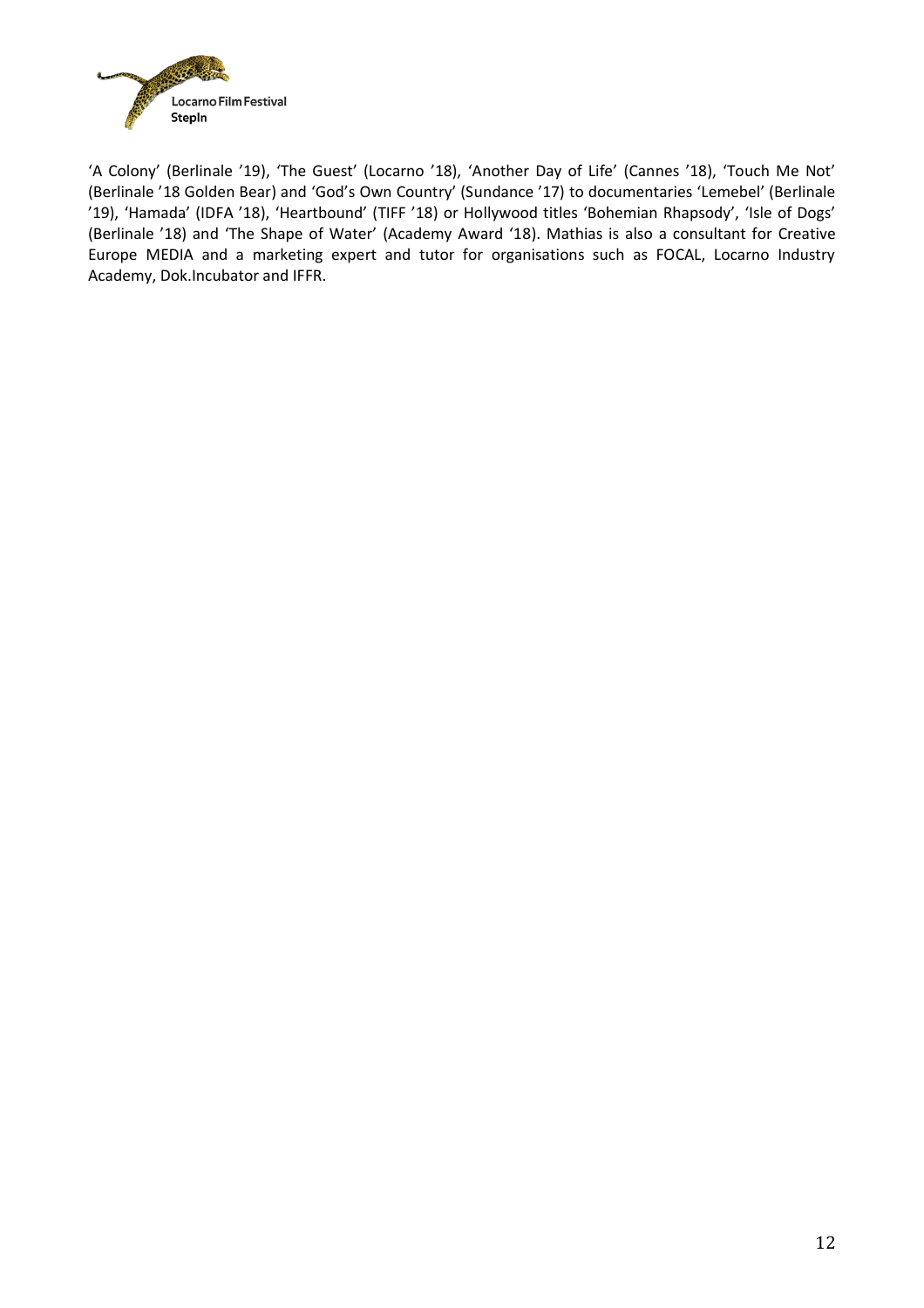

#### **TABLE 4:**

## **The Role Of Talent Agencies: The Ultimate Gatekeepers**

They are both feared and revered, but there's no doubt that they represent the best opportunity to get a film made. In the US in particular, talent agents are perhaps the most powerful link in the complex chain of the film industry. And this is not only because of the importance of stardom and access to talents – which is nowadays even more crucial, with TV series that often keep talents busy for months. Within the past 10 years, talent agencies have also become sales agents and financiers, and they often take care of a film's packaging. We find a very different situation in Europe, where, on the other hand, talent agents sometimes are also the actors/directors/screenwriters managers - and even their lawyers are often in-house. How come European agents, while tending to all their clients' needs, don't usually get involved in the overall picture? Are they considering going towards that direction? How is the landscape changing worldwide, now that more and more European filmmakers are working on international projects overseas (Yorgos Lanthimos, Paolo Sorrentino, Joachim Trier and Baltasar Kormakur, to name a few), and non-American actors and actresses are more and more requested, so much so that transatlantic collaborations between agencies are becoming a frequent standard, with each one getting a slice of the talent's fee? In this roundtable we aim to explore more in depth the role of one of the most important branches of the film industry.

#### **Moderator:**

#### **Vanessa Henneman**

Henneman Agency | CEO & Talent Manager/Agent

Vanessa Henneman (Amsterdam, 1968) studied Drama and Film and Television Sciences in London before working for several years as a director and producer. She also graduated in law at the University of Amsterdam in 2000, specialized in Entertainment Law. In 2005 Vanessa Henneman started her own company Henneman Agency. One of the leading talent agency's in The Netherlands, representing over 150 prominent actors, writers, directors and composers, Henneman Agency plays a key strategic role in the Dutch entertainment industry, and initiates and sometimes co-produces his clients' TV, film and theatre projects. In 2015 Vanessa Henneman initiated The European Talent Network (ETN) to broaden the scope of European talent and to advise and facilitate international producers and casting-directors on talent packaging. Vanessa is a EAVE and Inside Pictures alumni, a Screen Leaders participant, a board member of the European Film Academy representing the Benelux, and was listed as a Future Leader by Screen International in 2016.

#### **Notetaker: Datta Dave** Tulsea | Co-Founder & CEO

Datta Dave is the co-founder of Tulsea, a strategic talent and content management company which represents and advises India's leading content creators. Tulsea's clients work across platforms including motion pictures, television, new media, and publishing. The company is dedicated to identifying emerging creative talent that will be tomorrow's premier storytellers. Tulsea's approach to its advisory services and talent management focuses on ensuring stakeholders across the value chain benefit equitably. Datta works with individual talent and corporate clients from a strategic perspective. He has deep relationships within the Indian and global entertainment industries, and advises several media and entertainment companies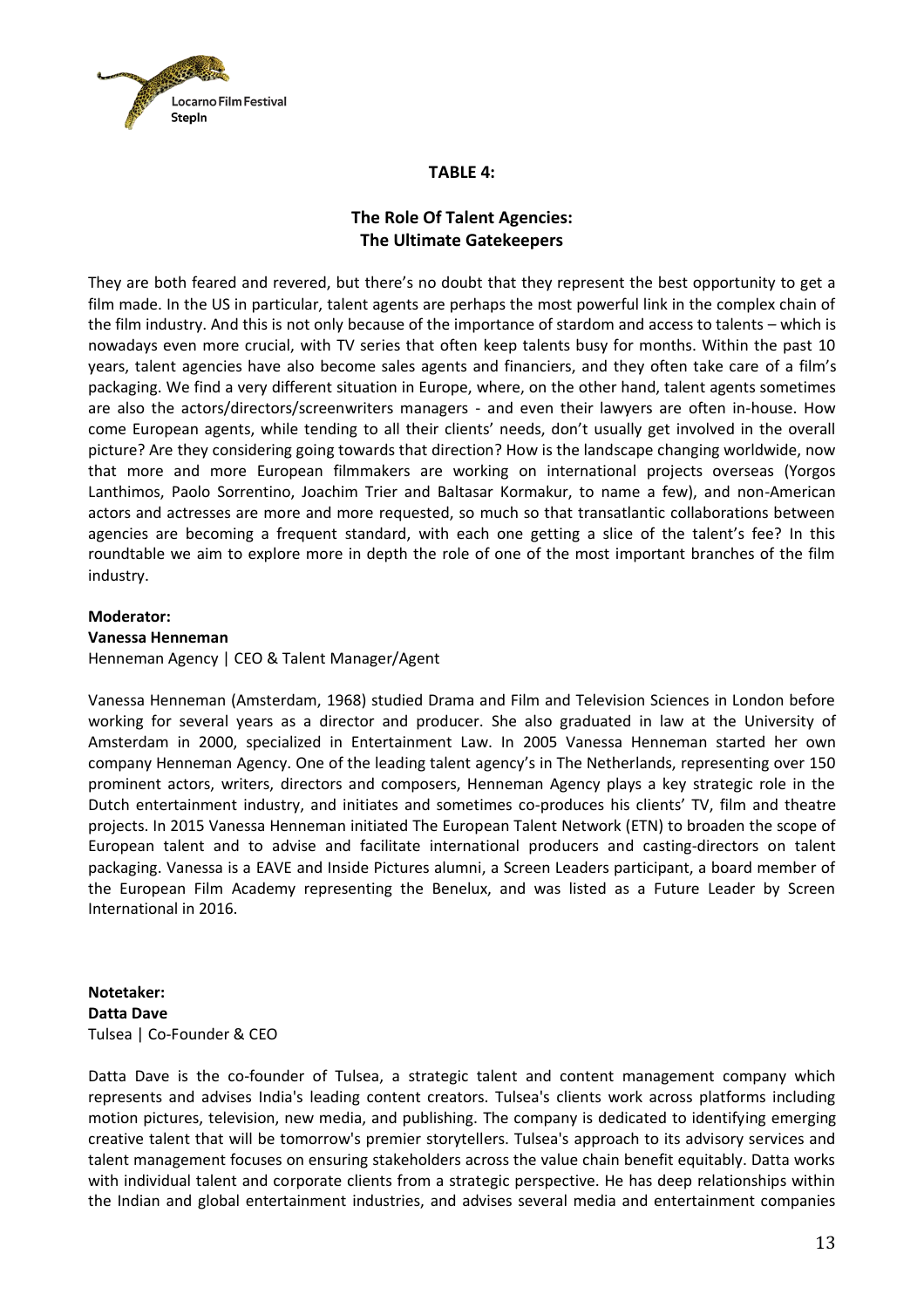

during various stages of their growth. Prior to starting Tulsea, Datta was business manager to international filmmaker Shekhar Kapur. Previously, Datta was also a management and sales strategy consultant to various domestic and international corporations. He holds a Bachelor of Arts in Economics-Accounting from Claremont McKenna College in Los Angeles, California.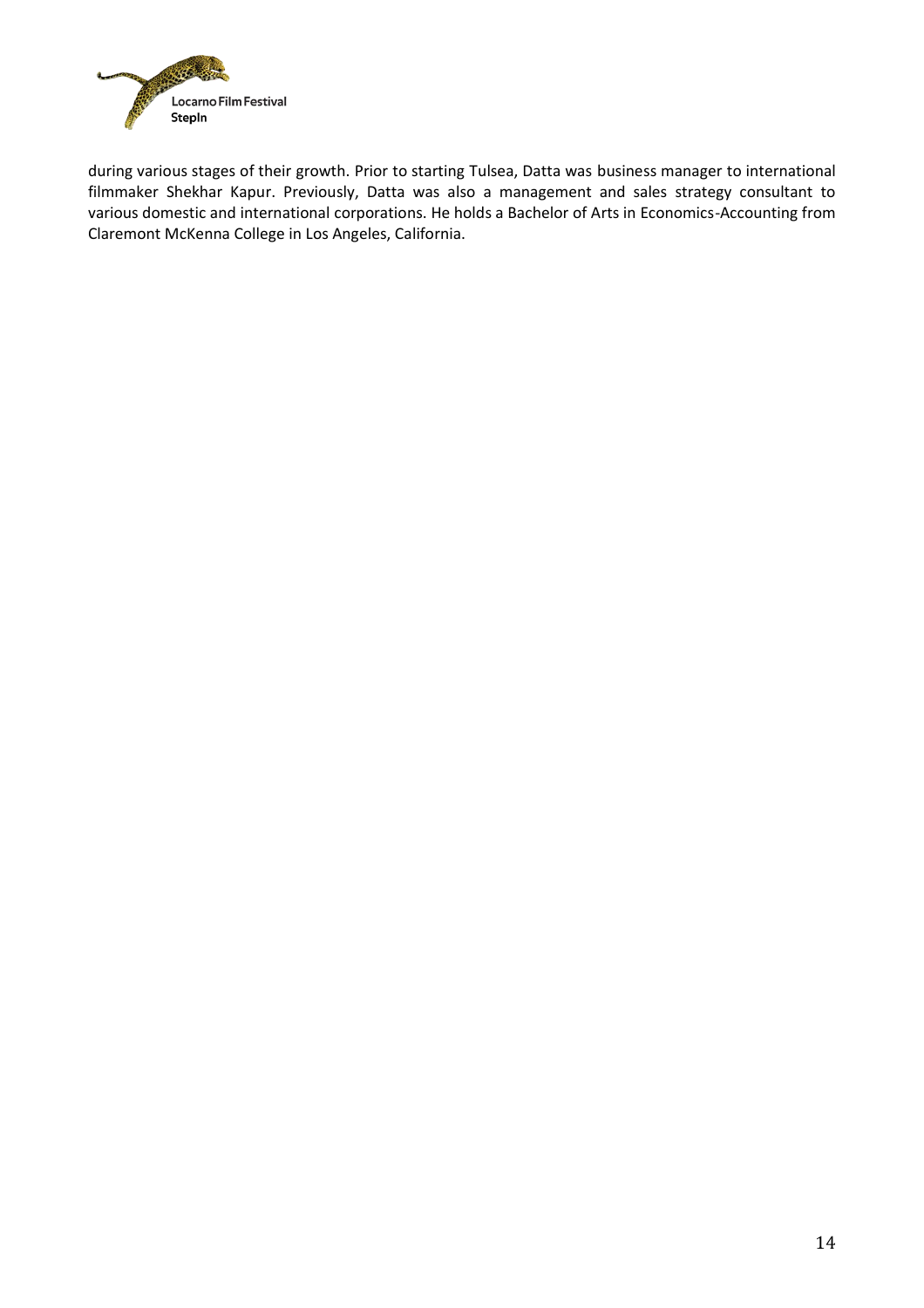

## **PART III – WRAP-UP SESSION** From 5:00 PM to 6:00 PM Open to all Press, Professional and Industry accredited

During this conclusive session, moderated by Variety correspondent Nick Vivarelli, all participants gather together once again, as the four notetakers from the previous session present a brief summary of what's been discussed during the round-tables, answer questions from the audience, and offer conclusions and proposals for further discussion.

**Wrap-up Speakers:**

**Joyce Pierpoline** Pierpoline Films | Founder & Producer

**Allison Gardner** Glasgow Film Theatre | Programme Director & Festival Co-Director

**Mathias Noschis** Alphapanda | Film Marketing Strategist

**Datta Dave** Tulsea | Co-Founder & CEO

**Wrap-up Moderator:** 

**Nick Vivarelli**  Variety | Italy and Middle East correspondent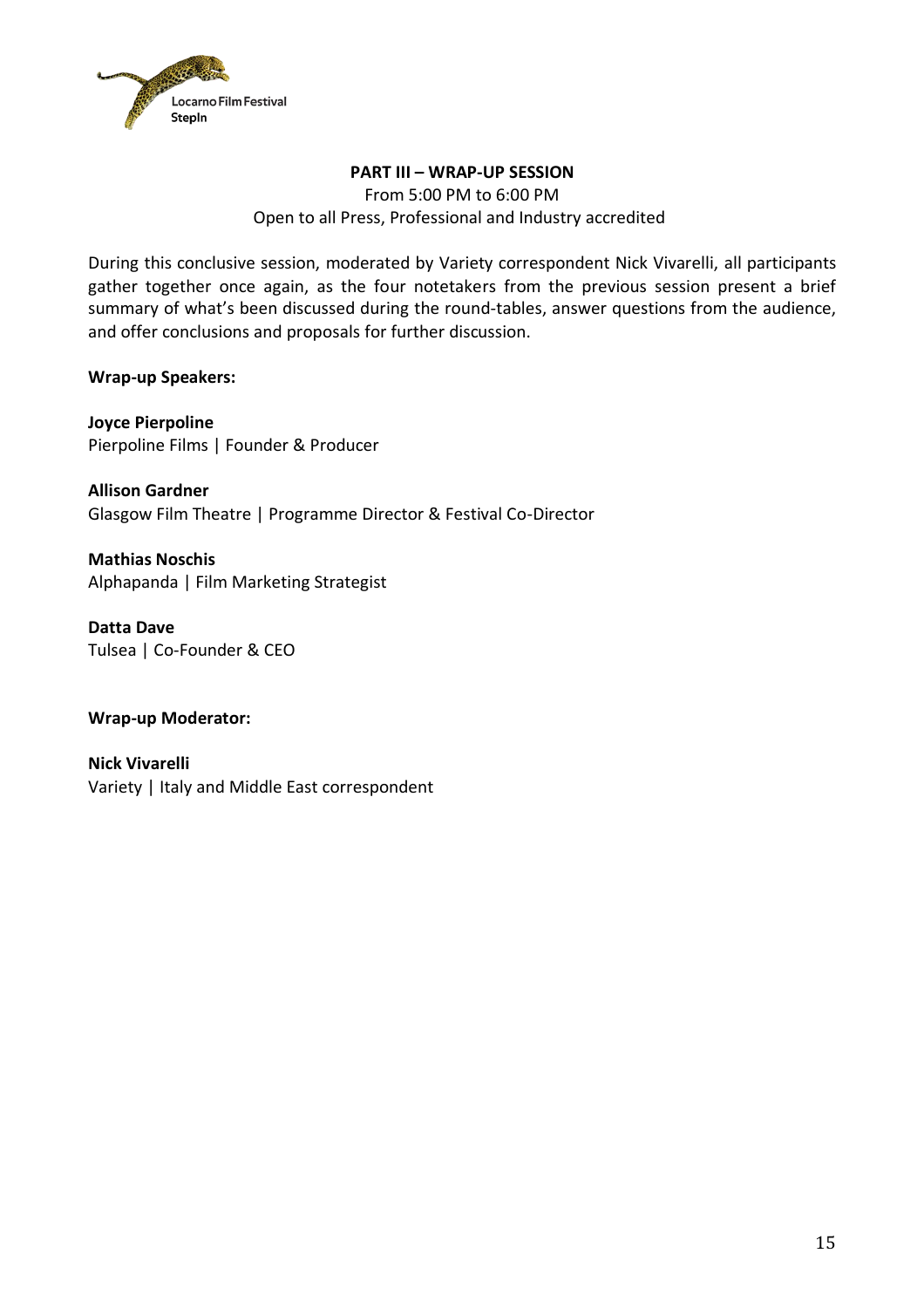



# **The Shape of Independent Cinema: Facing Changes in Formats and Financing**

[Hotel Belvedere, Sala Camelia]

| Moderator                                      | Notetaker                                              |                                                                                          |                                                                       |
|------------------------------------------------|--------------------------------------------------------|------------------------------------------------------------------------------------------|-----------------------------------------------------------------------|
|                                                |                                                        |                                                                                          |                                                                       |
| Jean des Forêts                                | Joyce Pierpoline                                       | <b>Bob Berney</b>                                                                        | Matthias Bürcher                                                      |
| <b>Petit Film</b><br><b>CEO &amp; Producer</b> | <b>Pierpoline Films</b><br>Founder & Producer          | Marketing and<br><b>Distribution Executive</b>                                           | <b>Federal Office of Culture</b><br>PICS / Minority<br>Co-Productions |
| France                                         | USA / France                                           | <b>USA</b>                                                                               | Switzerland                                                           |
|                                                |                                                        |                                                                                          |                                                                       |
| Rita Dagher                                    | Jonas Dornbach                                         | Carlo Dusi                                                                               | Matthijs Wouter Knol                                                  |
| Senorita Films<br>CEO & Producer               | Komplizen Film GMBH<br>Managing Director &<br>Producer | <b>Red Arrow Studios</b><br>International<br><b>EVP Commercial</b><br>Strategy, Scripted | European Film Market<br>Director                                      |
| France                                         | Germany                                                | <b>UK</b>                                                                                | Germany                                                               |
| Arfi Lamba                                     | Corinna Marschall                                      | Roberto Olla                                                                             |                                                                       |
| <b>Bombay Berlin</b>                           | Mediadesk                                              | Eurimages                                                                                |                                                                       |
| CEO & Producer                                 | <b>Managing Director</b>                               | <b>Executive Director</b>                                                                |                                                                       |
| India                                          | Switzerland                                            | France                                                                                   |                                                                       |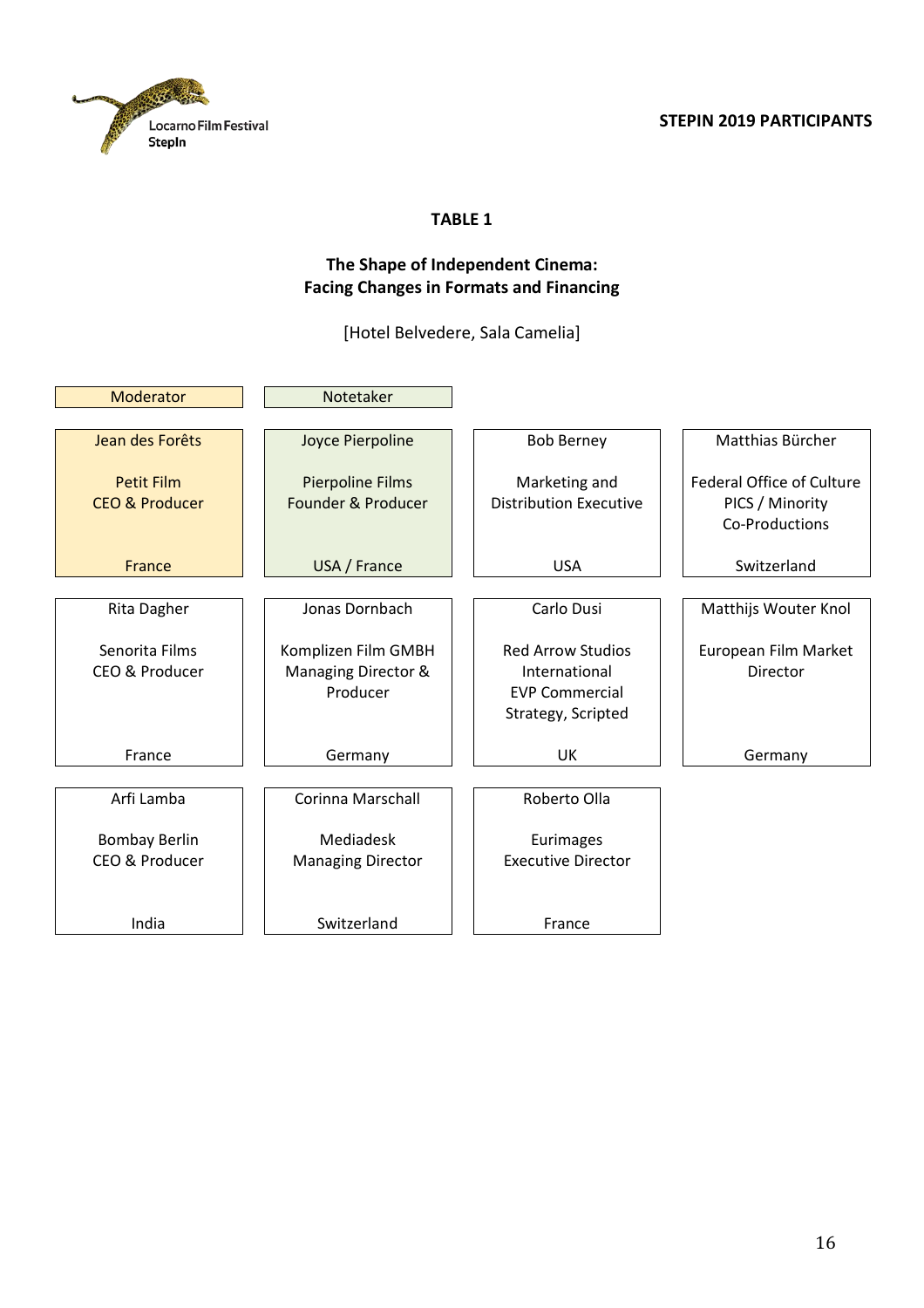

### **The Box-Office Puzzle: Is The Theatrical Experience Struggling or Thriving?**

[Hotel Belvedere, Sala Lounge]

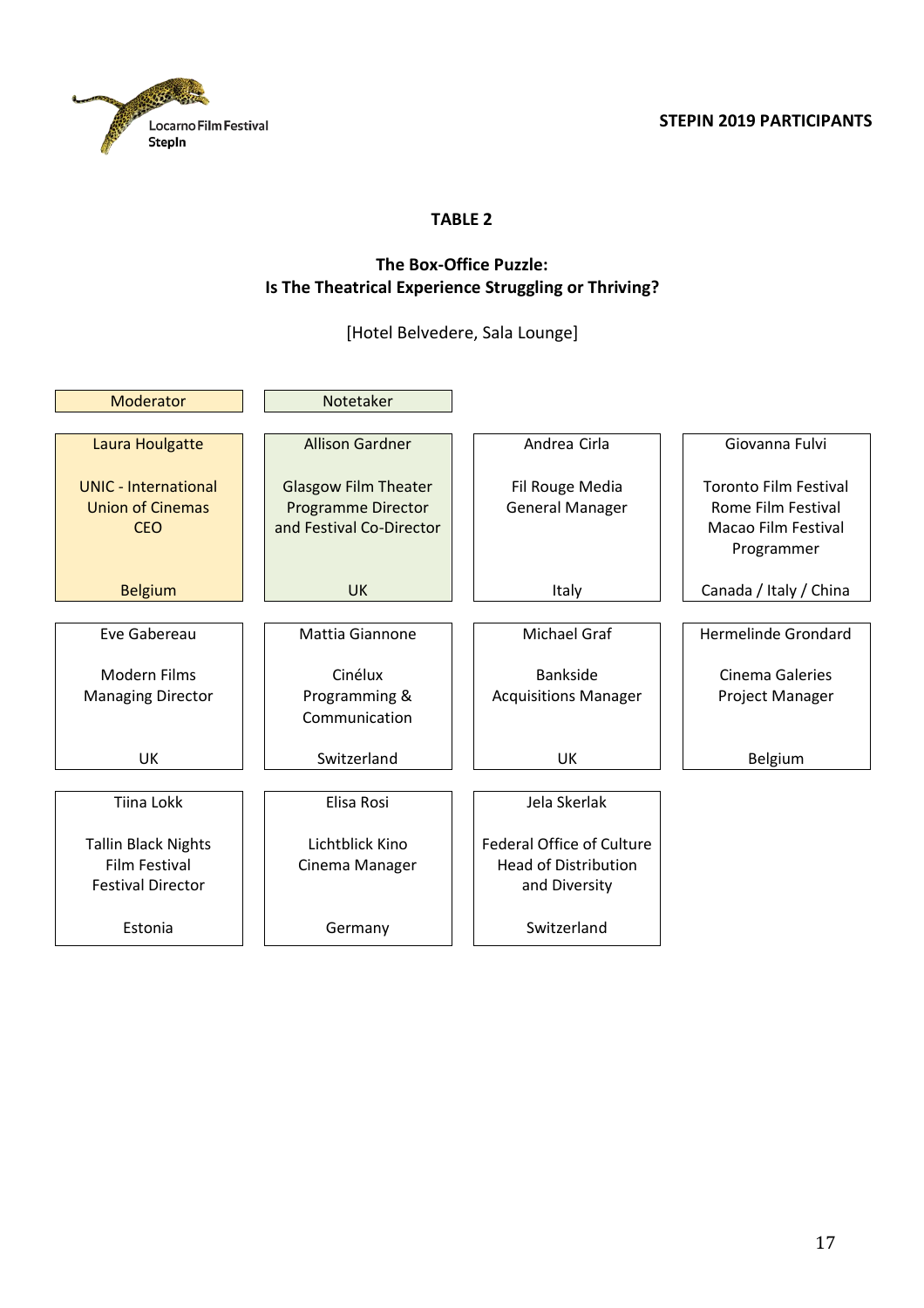

# **European Film Promotion Strategies and Ideas on How to Promote Foreign Language Films Worldwide**

[Hotel Belvedere, Sala Granda]

| Moderator                 | Notetaker                  |                          |                             |
|---------------------------|----------------------------|--------------------------|-----------------------------|
| <b>Susan Wendt</b>        | <b>Mathias Noschis</b>     | Simone Baumann           | Margherita Chiti            |
|                           |                            |                          |                             |
| <b>TrustNordisk</b>       | Alphapanda                 | <b>German Films</b>      | <b>Teodora Film</b>         |
| <b>Managing Director</b>  | <b>Film Marketing</b>      | <b>Managing Director</b> | <b>Head of Acquisitions</b> |
|                           | Strategist                 |                          | & TV Sales                  |
| <b>Denmark</b>            | <b>UK</b>                  | Germany                  | Italy                       |
|                           |                            |                          |                             |
| <b>Susanne Davis</b>      | Thania Dimitrakopoulou     | Sonja Heinen             | John Nein                   |
| European Film             | <b>Match Factory</b>       | European Film            | Sundance Film Festival      |
| Promotion                 | <b>Head of Sales</b>       | Promotion                | Senior Programmer           |
| Film Sales Support        |                            | <b>Managing Director</b> |                             |
|                           |                            |                          |                             |
| Germany                   | Germany                    | Germany                  | <b>USA</b>                  |
|                           |                            |                          |                             |
| Tom Ooms                  | Vincent Quek               | <b>Thorsten Ritter</b>   | Tito Rodríguez              |
| <b>LAB111</b>             | <b>Anticipate Pictures</b> | Beta Cinema              | ICAA - Instituto de la      |
| Programmer                | CEO                        | <b>EVP Acquisitions,</b> | Cinematografia y de las     |
|                           |                            | Sales and Marketing      | <b>Artes Audiovisuales</b>  |
|                           |                            |                          | Deputy Director of          |
|                           |                            |                          | Marketing                   |
| The Netherlands           | Singapore                  | Germany                  | Spain                       |
|                           |                            |                          |                             |
| Miroljub Vučković         | Ryan Werner                |                          |                             |
| Film Center Serbia        | Cinetic Media              |                          |                             |
| Head of Int'l Relations & | Senior Executive           |                          |                             |
| Promotion                 |                            |                          |                             |
| Serbia                    | <b>USA</b>                 |                          |                             |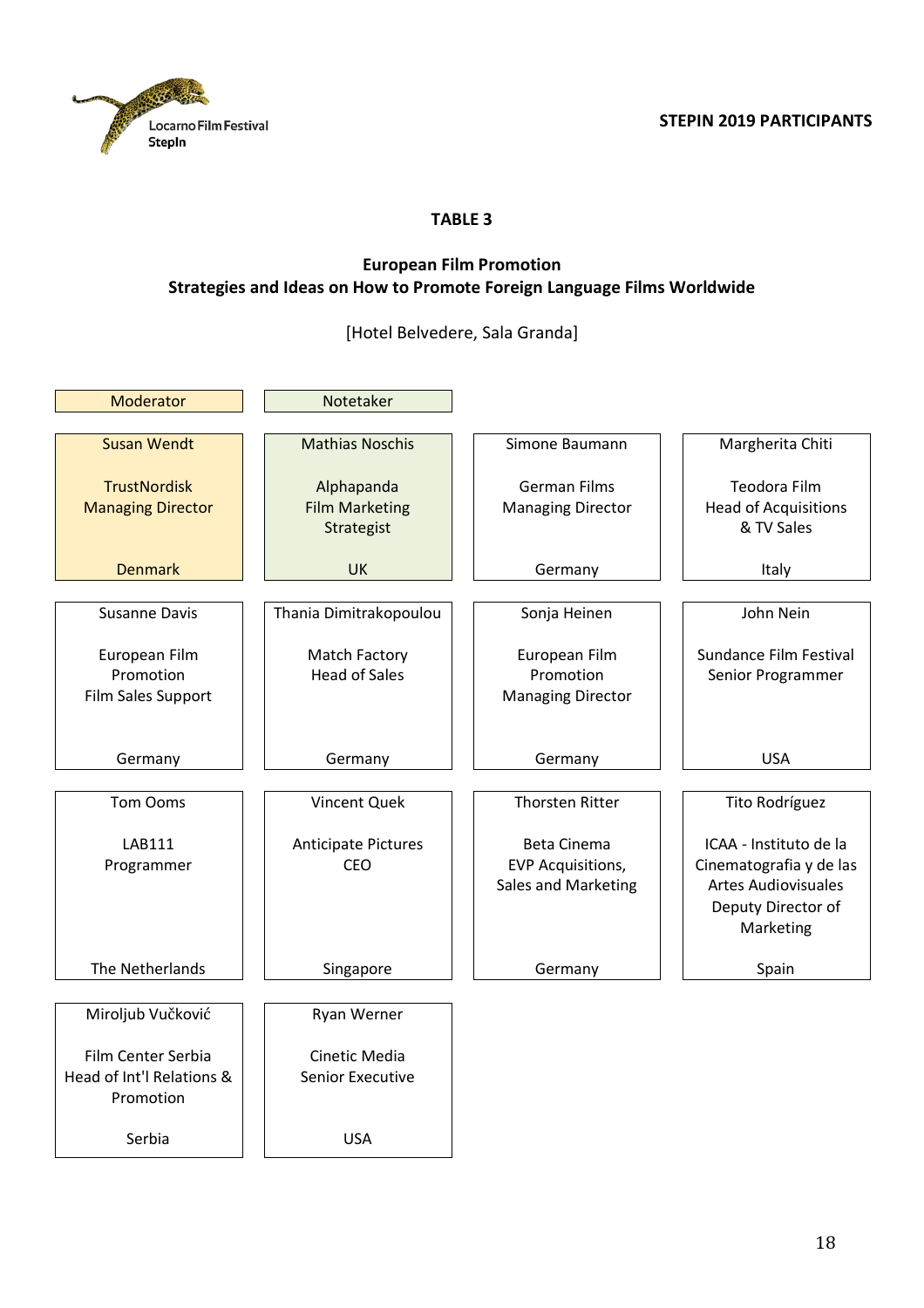

# **The Role Of Talent Agencies: The Ultimate Gatekeepers**

[Hotel Belvedere, Sala Magnolia]

| Moderator                     | Notetaker                 |                |                              |
|-------------------------------|---------------------------|----------------|------------------------------|
|                               |                           |                |                              |
| Vanessa Henneman              | Datta Dave                | Carole Baraton | Diane Ferrandez              |
| <b>Henneman Agency</b>        | <b>Tulsea</b>             | Charades       | <b>Rocket Science</b>        |
| <b>CEO &amp; Talent Agent</b> | Co-Founder & CEO          | Co-Founder     | <b>International Sales</b>   |
|                               |                           |                |                              |
|                               |                           |                |                              |
| Netherland                    | India                     | France         | UK                           |
|                               |                           |                |                              |
| Mike Goodridge                | Christopher               | Rose Kuo       | Laura Munsterhjelm           |
|                               | Granier-Deferre           |                |                              |
| <b>International Film</b>     | Poisson Rouge Pictures    | Festworks      | <b>Actors in Scandinavia</b> |
| <b>Festival Macao</b>         | Producer                  | President      | <b>Talent Agent</b>          |
| <b>Artistic Director</b>      |                           |                |                              |
|                               |                           |                |                              |
| China / UK                    | <b>UK</b>                 | <b>USA</b>     | Finland                      |
|                               |                           |                |                              |
| <b>Sigrid Narjes</b>          | Maren Olson               |                |                              |
| Above the Line                | <b>CAA</b>                |                |                              |
| <b>Talent Agent</b>           | Agent in the Media        |                |                              |
|                               | <b>Finance Department</b> |                |                              |
|                               |                           |                |                              |
| Germany                       | <b>USA</b>                |                |                              |